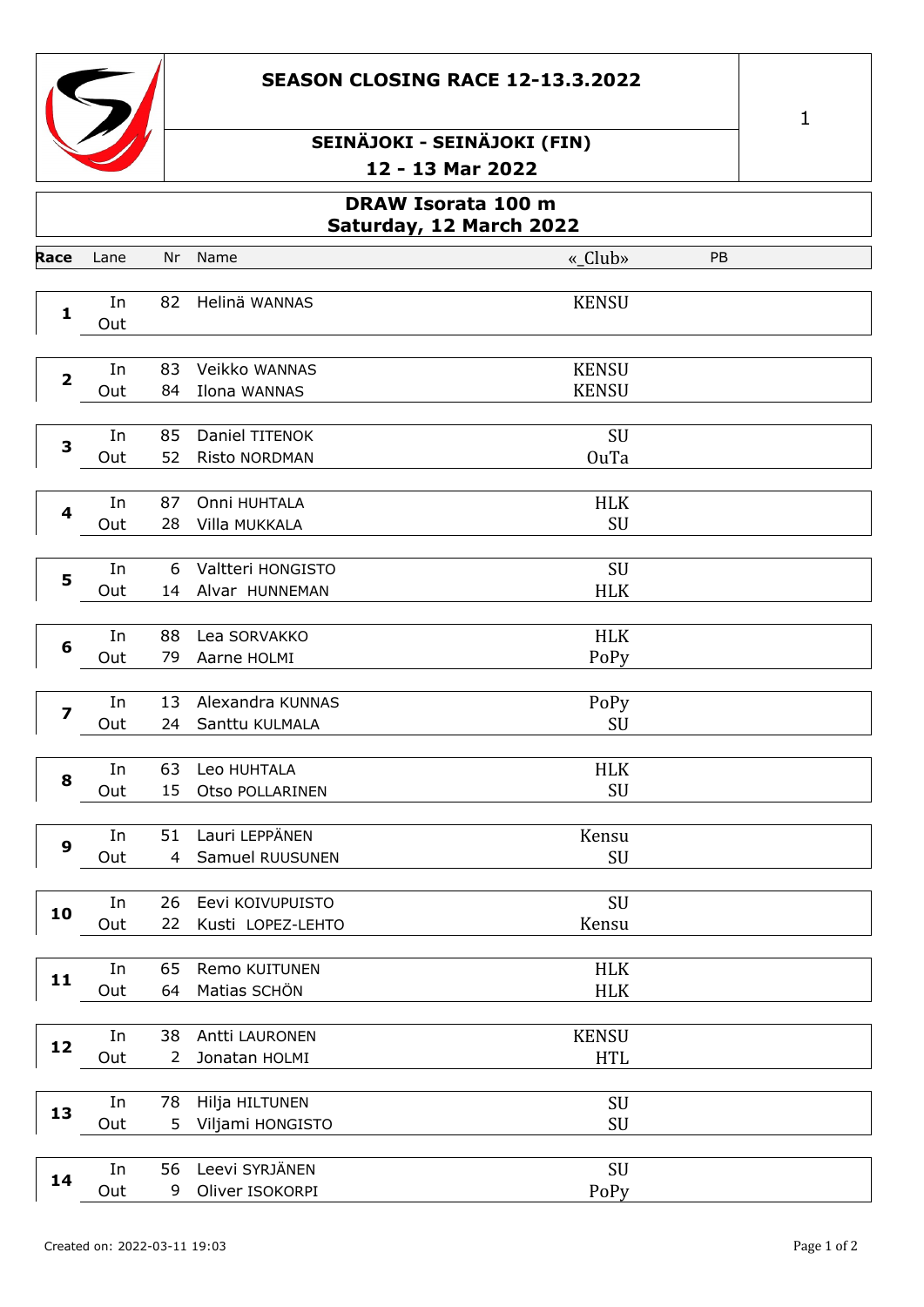



|             |                                               |          | ∸∠                                     | LJ MAI LUZZ                  |    |  |  |  |  |  |
|-------------|-----------------------------------------------|----------|----------------------------------------|------------------------------|----|--|--|--|--|--|
|             | DRAW Isorata 100 m<br>Saturday, 12 March 2022 |          |                                        |                              |    |  |  |  |  |  |
| <b>lace</b> | Lane                                          | Nr       | Name                                   | «_Club»                      | PB |  |  |  |  |  |
| 15          | In<br>Out                                     | 16<br>17 | Juliet KOUKO<br>Lunabella KOUKO        | <b>KENSU</b><br><b>KENSU</b> |    |  |  |  |  |  |
| 16          | In<br>Out                                     | 8<br>7   | Max ISOKORPI<br>Eveliina HONGISTO      | PoPy<br>SU                   |    |  |  |  |  |  |
| 17          | In<br>Out                                     | 61<br>66 | Veikka KAIKU<br>Usva MUHONEN           | PoPy<br><b>HLK</b>           |    |  |  |  |  |  |
| 18          | In<br>Out                                     | 72<br>12 | Henna HONKIO<br><b>Iiris VUORISALO</b> | <b>HLK</b><br>PoPy           |    |  |  |  |  |  |
| 19          | In<br>Out                                     | 21<br>20 | Ahti LOPEZ-LEHTO<br>Milla ISOKORPI     | <b>KENSU</b><br>PoPy         |    |  |  |  |  |  |
| 20          | In<br>Out                                     | 69<br>33 | Unna MUHONEN<br>Mikael JANSSON         | <b>HLK</b><br>PoPy           |    |  |  |  |  |  |
| 21          | In<br>Out                                     | 62<br>73 | Nuutti PALONEN<br>Ida HOLOPAINEN       | PoPy<br><b>HLK</b>           |    |  |  |  |  |  |
| 22          | In<br>Out                                     | 29<br>70 | Peetu MUKKALA<br>Hemmo HANNULA         | SU<br><b>HLK</b>             |    |  |  |  |  |  |
| 23          | In<br>Out                                     | 23<br>32 | Janette PIRHONEN<br>Seppo MANNILA      | SU<br>TaPy                   |    |  |  |  |  |  |
| 24          | In<br>Out                                     | 77<br>71 | Elias WALDEN<br>Alvar MUHONEN          | <b>HTL</b><br><b>HLK</b>     |    |  |  |  |  |  |
| 25          | In<br>Out                                     | 27<br>68 | Matias KOIVUPUISTO<br>Max KOKKO        | SU<br><b>HLK</b>             |    |  |  |  |  |  |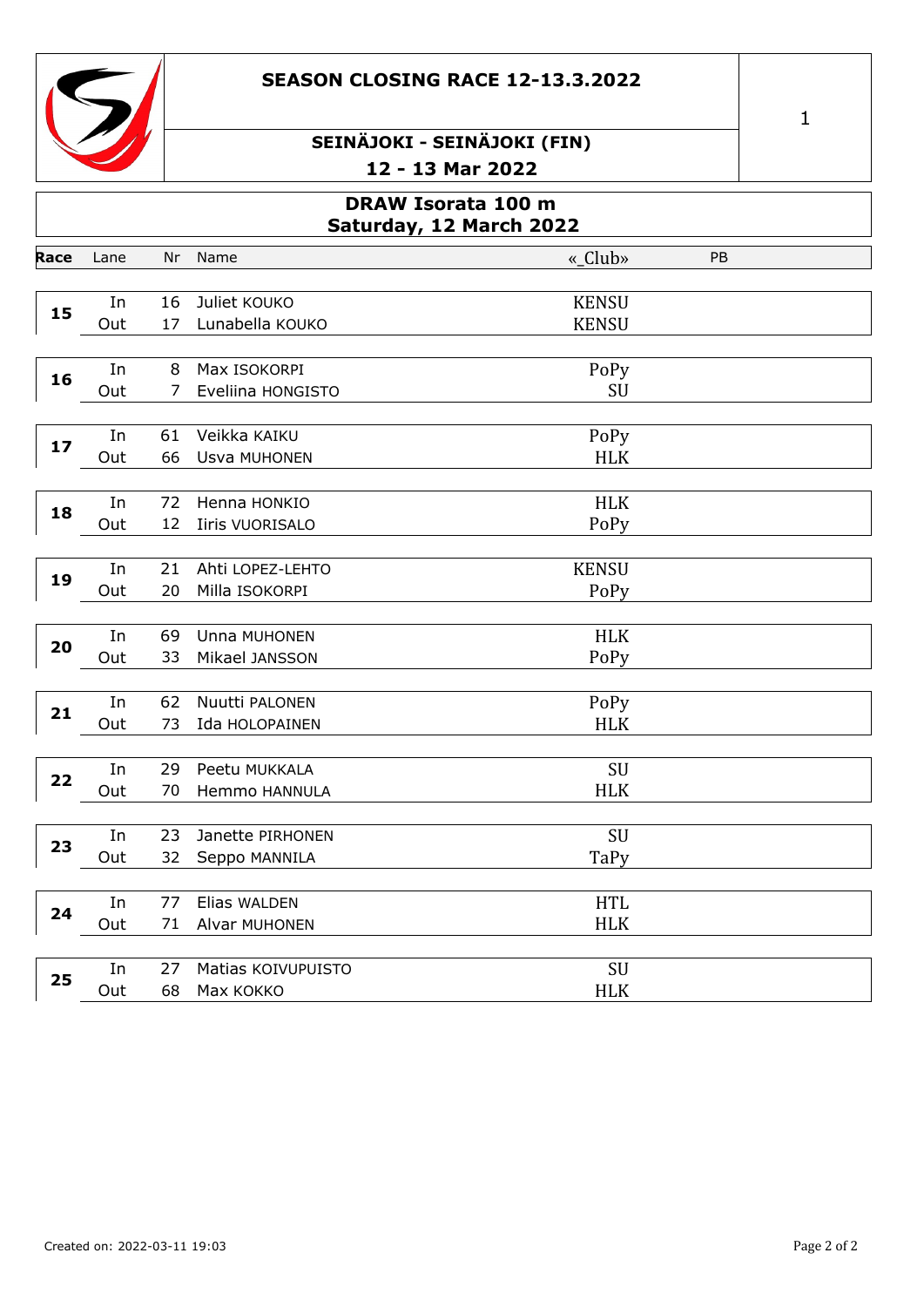



|                         | <b>DRAW Isorata 500 m</b><br>Saturday, 12 March 2022 |    |                      |              |    |  |  |  |  |
|-------------------------|------------------------------------------------------|----|----------------------|--------------|----|--|--|--|--|
| Race                    | Lane                                                 | Nr | Name                 | «_Club»      | PB |  |  |  |  |
|                         |                                                      |    |                      |              |    |  |  |  |  |
|                         | In                                                   | 64 | Matias SCHÖN         | <b>HLK</b>   |    |  |  |  |  |
| $\mathbf{1}$            | Out                                                  | 17 | Lunabella KOUKO      | <b>KENSU</b> |    |  |  |  |  |
|                         |                                                      |    |                      |              |    |  |  |  |  |
|                         | In                                                   | 66 | Usva MUHONEN         | <b>HLK</b>   |    |  |  |  |  |
| $\overline{\mathbf{2}}$ | Out                                                  | 33 | Mikael JANSSON       | PoPy         |    |  |  |  |  |
|                         |                                                      |    |                      |              |    |  |  |  |  |
|                         | In                                                   | 72 | Henna HONKIO         | <b>HLK</b>   |    |  |  |  |  |
| 3                       | Out                                                  | 84 | Ilona WANNAS         | <b>KENSU</b> |    |  |  |  |  |
|                         |                                                      |    |                      |              |    |  |  |  |  |
| 4                       | In                                                   | 61 | Veikka KAIKU         | PoPy         |    |  |  |  |  |
|                         | Out                                                  | 46 | Saaga RINTALA        | SU           |    |  |  |  |  |
|                         |                                                      |    |                      |              |    |  |  |  |  |
| 5                       | In                                                   | 20 | Milla ISOKORPI       | PoPy         |    |  |  |  |  |
|                         | Out                                                  | 52 | Risto NORDMAN        | OuTa         |    |  |  |  |  |
|                         |                                                      |    |                      |              |    |  |  |  |  |
| 6                       | In                                                   | 10 | Erik VUORISALO       | PoPy         |    |  |  |  |  |
|                         | Out                                                  | 86 | Suvi SORVAKKO        | PäLuLu       |    |  |  |  |  |
|                         |                                                      |    |                      |              |    |  |  |  |  |
| $\overline{\mathbf{z}}$ | In                                                   | 62 | Nuutti PALONEN       | PoPy         |    |  |  |  |  |
|                         | Out                                                  | 1  | Tapani RENKO         | SU           |    |  |  |  |  |
|                         |                                                      |    |                      |              |    |  |  |  |  |
| 8                       | In                                                   | 39 | Outi PINOMÄKI        | VaHa         |    |  |  |  |  |
|                         | Out                                                  | 49 | Risto PALTTALA       | Kensu        |    |  |  |  |  |
|                         |                                                      |    |                      |              |    |  |  |  |  |
| 9                       | In                                                   | 32 | Seppo MANNILA        | TaPy         |    |  |  |  |  |
|                         | Out                                                  | 25 | Oona KOIVUPUISTO     | SU           |    |  |  |  |  |
|                         |                                                      |    |                      |              |    |  |  |  |  |
| 10                      | In                                                   | 76 | Eemeli LASSILA       | SU           |    |  |  |  |  |
|                         | Out                                                  | 45 | Eeka RINTALA         | SU           |    |  |  |  |  |
|                         |                                                      |    |                      |              |    |  |  |  |  |
| 11                      | In                                                   | 70 | Hemmo HANNULA        | <b>HLK</b>   |    |  |  |  |  |
|                         | Out                                                  | 47 | Marja SISSO-KORISEVA | VaHa         |    |  |  |  |  |
|                         |                                                      |    |                      |              |    |  |  |  |  |
| 12                      | In                                                   | 34 | Elma SETÄLÄ          | PoPy         |    |  |  |  |  |
|                         | Out                                                  | 41 | Timo HERRANEN        | Kensu        |    |  |  |  |  |
|                         |                                                      |    |                      |              |    |  |  |  |  |
| 13                      | In                                                   | 35 | Ari HÄYRINEN         | Kensu        |    |  |  |  |  |
|                         | Out                                                  | 23 | Janette PIRHONEN     | SU           |    |  |  |  |  |
|                         |                                                      |    |                      |              |    |  |  |  |  |
| $\blacksquare$          | In                                                   | 77 | Elias WALDEN         | <b>HTL</b>   |    |  |  |  |  |

59 Juha SANTTILA

Out

 $\ensuremath{\mathrm{SU}}$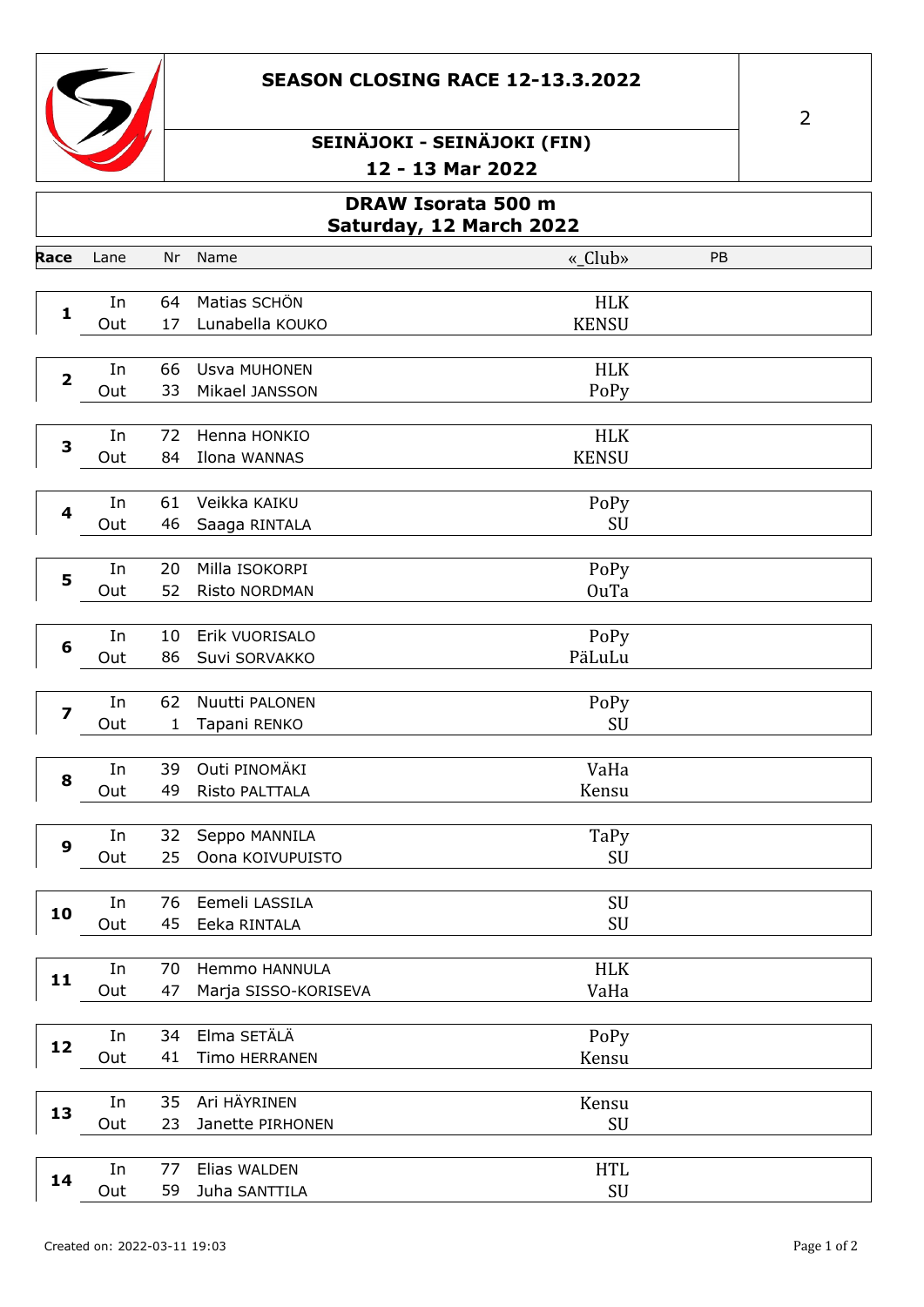



### **DRAW Isorata 500 m Saturday, 12 March 2022**

| Race | Lane | Nr | Name               | « $Club$     | PB |
|------|------|----|--------------------|--------------|----|
|      |      |    |                    |              |    |
| 15   | In   | 55 | Kristian HEIKKINEN | OuTa         |    |
|      | Out  | 57 | Ilmo HAIKONEN      | PoPy         |    |
|      |      |    |                    |              |    |
| 16   | In   | 27 | Matias KOIVUPUISTO | <b>SU</b>    |    |
|      | Out  | 54 | Paavo SALONEN      | <b>OuTa</b>  |    |
|      |      |    |                    |              |    |
| 17   | In   | 60 | Sampsa SANTTILA    | SU           |    |
|      | Out  | 44 | Luka RINTALA       | SU           |    |
|      |      |    |                    |              |    |
| 18   | In   | 75 | Jaakko HAUTAMÄKI   | <b>KENSU</b> |    |
|      | Out  | 68 | Max KOKKO          | <b>HLK</b>   |    |
|      |      |    |                    |              |    |
| 19   | In   | 67 | Tuukka SUOMALAINEN | <b>HLK</b>   |    |
|      | Out  | 43 | Juuso LEHTONEN     | SU           |    |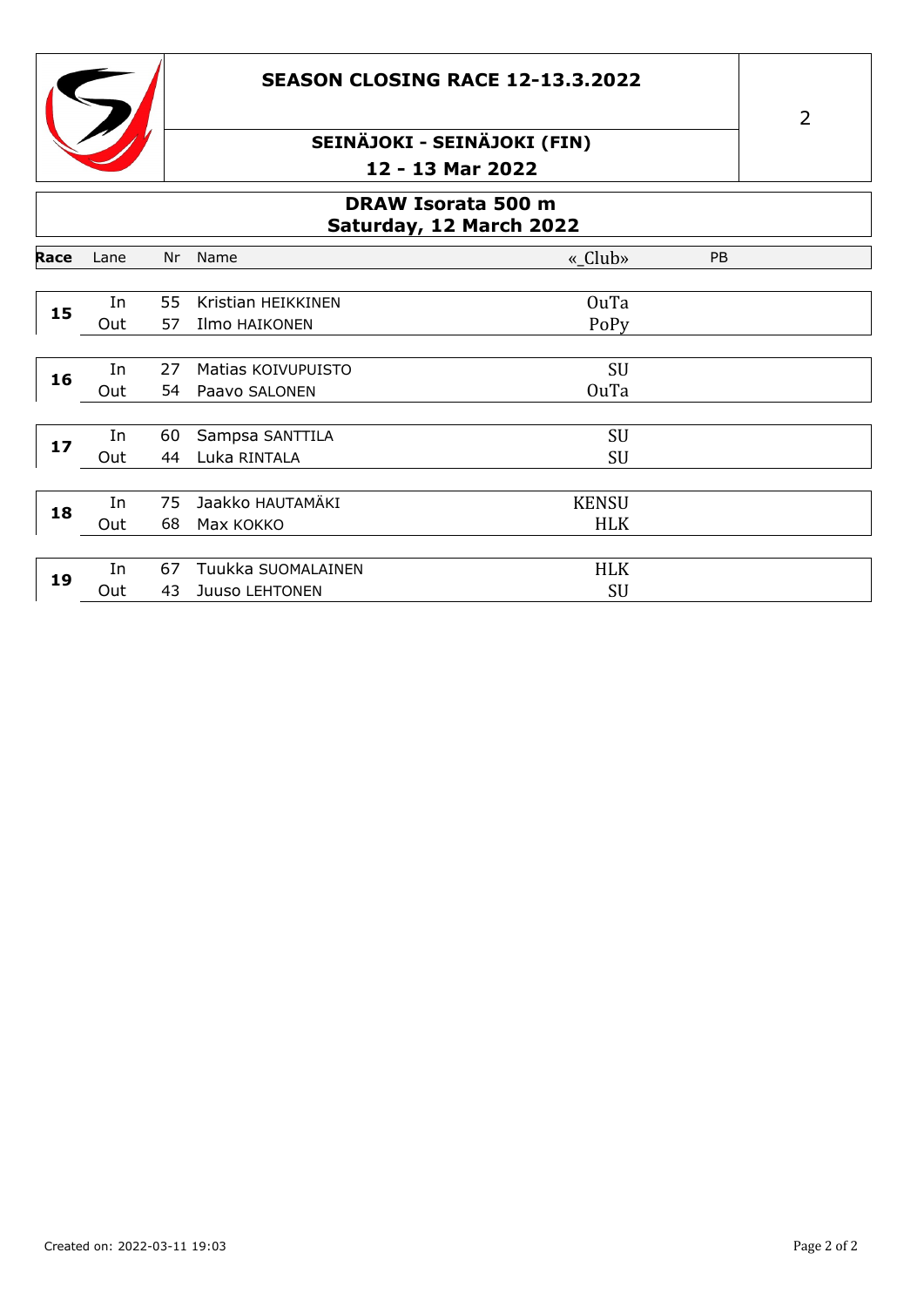



# **DRAW Pikkurata 300 m Saturday, 12 March 2022 Race** Lane Nr Name «\_Club» PB **1** In 85 Daniel TITENOK SU Out **2** In 28 Villa MUKKALA SU Out 87 Onni HUHTALA HLK **3** In 6 Valtteri HONGISTO SU Out 79 Aarne HOLMI PoPy **4** In 14 Alvar HUNNEMAN HURST HURST HURST HURST HURST HURST HURST HURST HURST HURST HURST HURST HURST HURST HURST Out 13 Alexandra KUNNAS PoPy **5** In 15 Otso POLLARINEN SU Out 88 Lea SORVAKKO HLK **6** In 24 Santtu KULMALA SU Out 83 Veikko WANNAS KENSU **7** In 16 Juliet KOUKO KENSU Out 80 Aarni HÄYRINEN KENSU **8** In 5 Viljami HONGISTO SU Out 8 Max ISOKORPI PoPy **9** In 22 Kusti LOPEZ-LEHTO Kensu Out 63 Leo HUHTALA **Human** HLK **10** In 9 Oliver ISOKORPI PoPy<br>
Out 4 Samuel RUUSUNEN SU Samuel RUUSUNEN **11** In 26 Eevi KOIVUPUISTO SU<br>
Out 65 Remo KUITUNEN HLK 65 Remo KUITUNEN **12** In 56 Leevi SYRJÄNEN SU<br>Out 38 Antti LAURONEN KENSU 38 Antti LAURONEN **13** In 7 Eveliina HONGISTO SU<br>
Out 78 Hilja HILTUNEN SU 78 Hilja HILTUNEN **14** In 51 Lauri LEPPÄNEN Kensu<br>
Out 2 Jonatan HOLMI MTL Jonatan HOLMI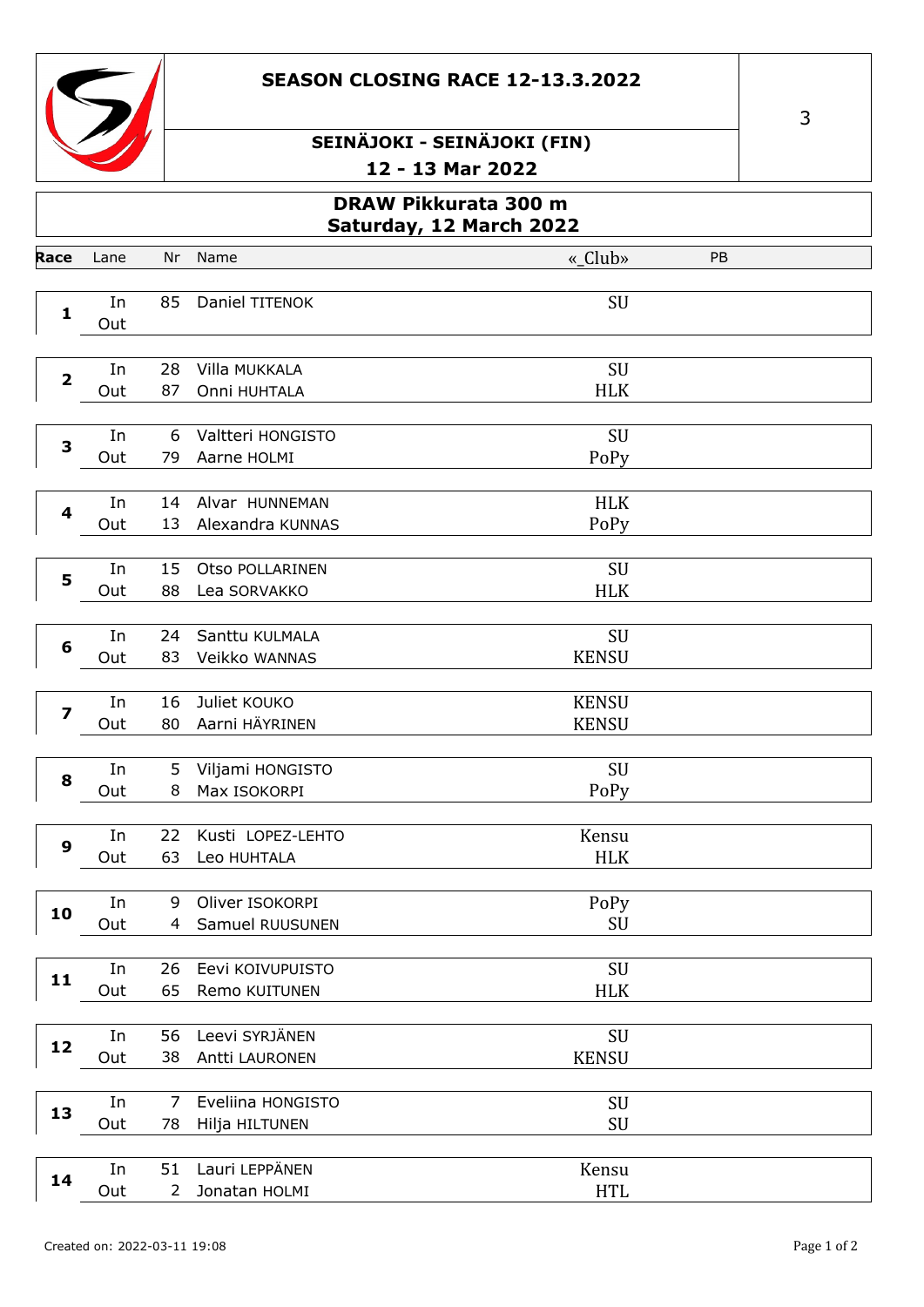



### **DRAW Pikkurata 300 m Saturday, 12 March 2022**

| Race | Lane | Nr  | Name             | « $Club$<br><b>PB</b> |
|------|------|-----|------------------|-----------------------|
|      |      |     |                  |                       |
|      | In   | 21  | Ahti LOPEZ-LEHTO | <b>KENSU</b>          |
| 15   | Out  | 82  | Helinä WANNAS    | <b>KENSU</b>          |
|      |      |     |                  |                       |
| 16   | In   | 10. | Erik VUORISALO   | PoPy                  |
|      | Out  | 29  | Peetu MUKKALA    | SU                    |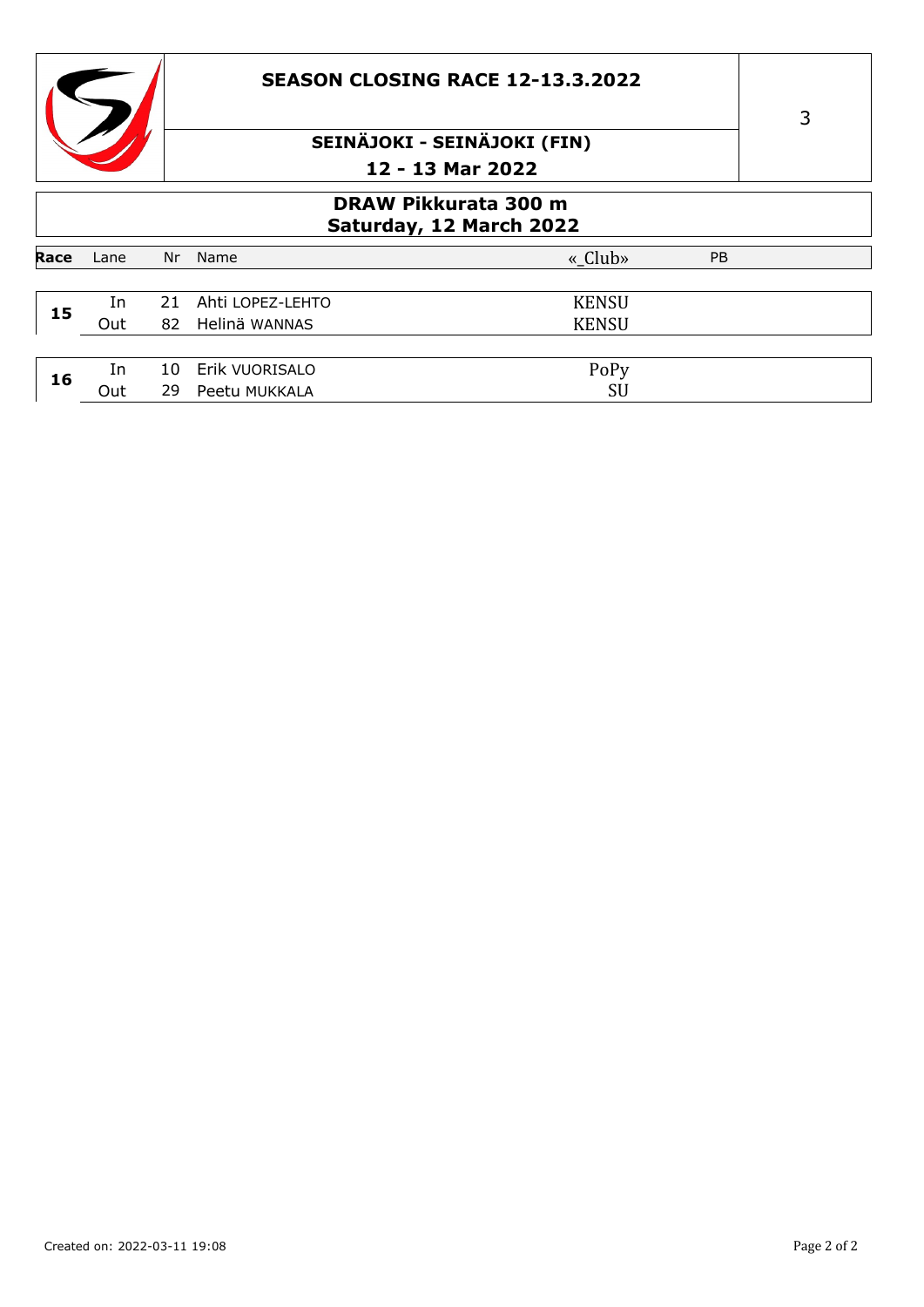



|                         | DRAW Isorata 1000 m<br>Saturday, 12 March 2022 |                    |                                      |              |    |  |  |  |  |
|-------------------------|------------------------------------------------|--------------------|--------------------------------------|--------------|----|--|--|--|--|
| Race                    | Lane                                           | Nr                 | Name                                 | «_Club»      | PB |  |  |  |  |
|                         |                                                |                    |                                      |              |    |  |  |  |  |
| $\mathbf{1}$            | In                                             | 82                 | Helinä WANNAS                        | <b>KENSU</b> |    |  |  |  |  |
|                         | Out                                            |                    |                                      |              |    |  |  |  |  |
|                         | In                                             | 72                 | Henna HONKIO                         | <b>HLK</b>   |    |  |  |  |  |
| $\overline{\mathbf{2}}$ | Out                                            | 17                 | Lunabella KOUKO                      | <b>KENSU</b> |    |  |  |  |  |
|                         |                                                |                    |                                      |              |    |  |  |  |  |
| 3                       | In                                             | 84                 | Ilona WANNAS                         | <b>KENSU</b> |    |  |  |  |  |
|                         | Out                                            | 61                 | Veikka KAIKU                         | PoPy         |    |  |  |  |  |
|                         |                                                |                    |                                      |              |    |  |  |  |  |
| 4                       | In                                             | 20                 | Milla ISOKORPI                       | PoPy         |    |  |  |  |  |
|                         | Out                                            | 46                 | Saaga RINTALA                        | SU           |    |  |  |  |  |
|                         | In                                             | 52                 | Risto NORDMAN                        | <b>OuTa</b>  |    |  |  |  |  |
| 5                       | Out                                            | 69                 | Unna MUHONEN                         | <b>HLK</b>   |    |  |  |  |  |
|                         |                                                |                    |                                      |              |    |  |  |  |  |
|                         | In                                             | 32                 | Seppo MANNILA                        | TaPy         |    |  |  |  |  |
| 6                       | Out                                            | 62                 | Nuutti PALONEN                       | PoPy         |    |  |  |  |  |
|                         |                                                |                    |                                      |              |    |  |  |  |  |
| $\overline{\mathbf{z}}$ | In                                             | 12                 | <b>Iiris VUORISALO</b>               | PoPy         |    |  |  |  |  |
|                         | Out                                            | 49                 | Risto PALTTALA                       | Kensu        |    |  |  |  |  |
|                         |                                                |                    |                                      |              |    |  |  |  |  |
| 8                       | In<br>Out                                      | 47<br>$\mathbf{1}$ | Marja SISSO-KORISEVA<br>Tapani RENKO | VaHa<br>SU   |    |  |  |  |  |
|                         |                                                |                    |                                      |              |    |  |  |  |  |
|                         | In                                             | 73                 | Ida HOLOPAINEN                       | <b>HLK</b>   |    |  |  |  |  |
| 9                       | Out                                            | 70                 | Hemmo HANNULA                        | <b>HLK</b>   |    |  |  |  |  |
|                         |                                                |                    |                                      |              |    |  |  |  |  |
| 10                      | In                                             | 11                 | Christer VUORISALO                   | PoPy         |    |  |  |  |  |
|                         | Out                                            | 3                  | Markku HOLMI                         | <b>HTL</b>   |    |  |  |  |  |
|                         |                                                |                    |                                      |              |    |  |  |  |  |
| 11                      | In                                             | 35                 | Ari HÄYRINEN                         | Kensu        |    |  |  |  |  |
|                         | Out                                            | 77                 | Elias WALDEN                         | <b>HTL</b>   |    |  |  |  |  |
|                         |                                                |                    |                                      |              |    |  |  |  |  |
| 12                      | In                                             | 55                 | Kristian HEIKKINEN                   | OuTa         |    |  |  |  |  |
|                         | Out                                            | 41                 | Timo HERRANEN                        | Kensu        |    |  |  |  |  |
|                         | In                                             | 57                 | Ilmo HAIKONEN                        | PoPy         |    |  |  |  |  |
| 13                      | Out                                            | 27                 | Matias KOIVUPUISTO                   | SU           |    |  |  |  |  |
|                         |                                                |                    |                                      |              |    |  |  |  |  |
|                         | In                                             | 60                 | Sampsa SANTTILA                      | SU           |    |  |  |  |  |
| 14                      | Out                                            | 44                 | Luka RINTALA                         | SU           |    |  |  |  |  |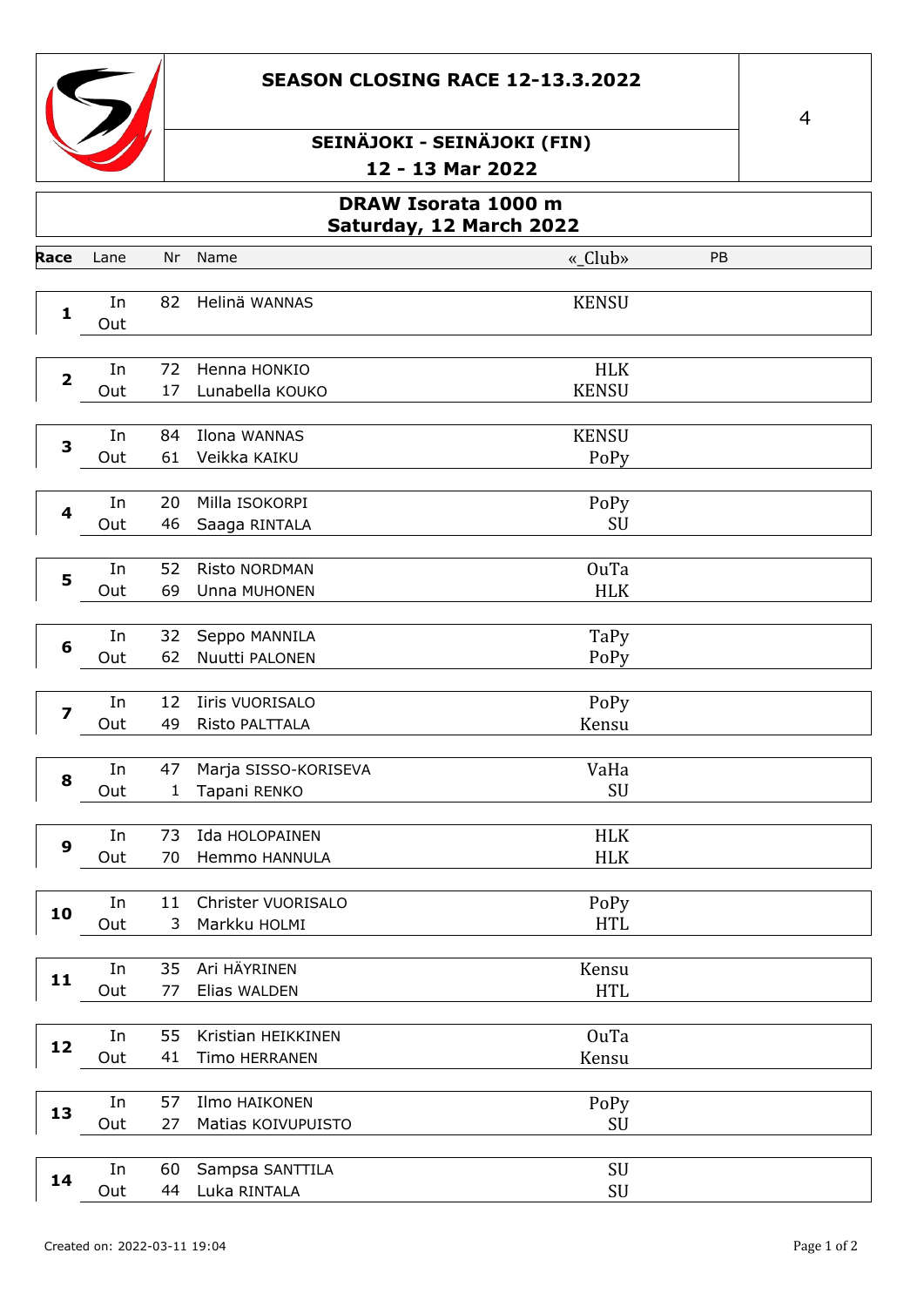|      |                                                |    |                                  | <b>SEASON CLOSING RACE 12-13.3.2022</b> | $\overline{4}$ |  |  |  |  |  |  |
|------|------------------------------------------------|----|----------------------------------|-----------------------------------------|----------------|--|--|--|--|--|--|
|      |                                                |    | SEINÄJOKI - SEINÄJOKI (FIN)      |                                         |                |  |  |  |  |  |  |
|      |                                                |    |                                  | 12 - 13 Mar 2022                        |                |  |  |  |  |  |  |
|      | DRAW Isorata 1000 m<br>Saturday, 12 March 2022 |    |                                  |                                         |                |  |  |  |  |  |  |
| Race | Lane                                           | Nr | Name                             | « Club»<br>PB                           |                |  |  |  |  |  |  |
|      |                                                |    |                                  |                                         |                |  |  |  |  |  |  |
| 15   | In<br>Out                                      | 43 | Juuso LEHTONEN<br>74 Eemil ERVIK | SU<br><b>HLK</b>                        |                |  |  |  |  |  |  |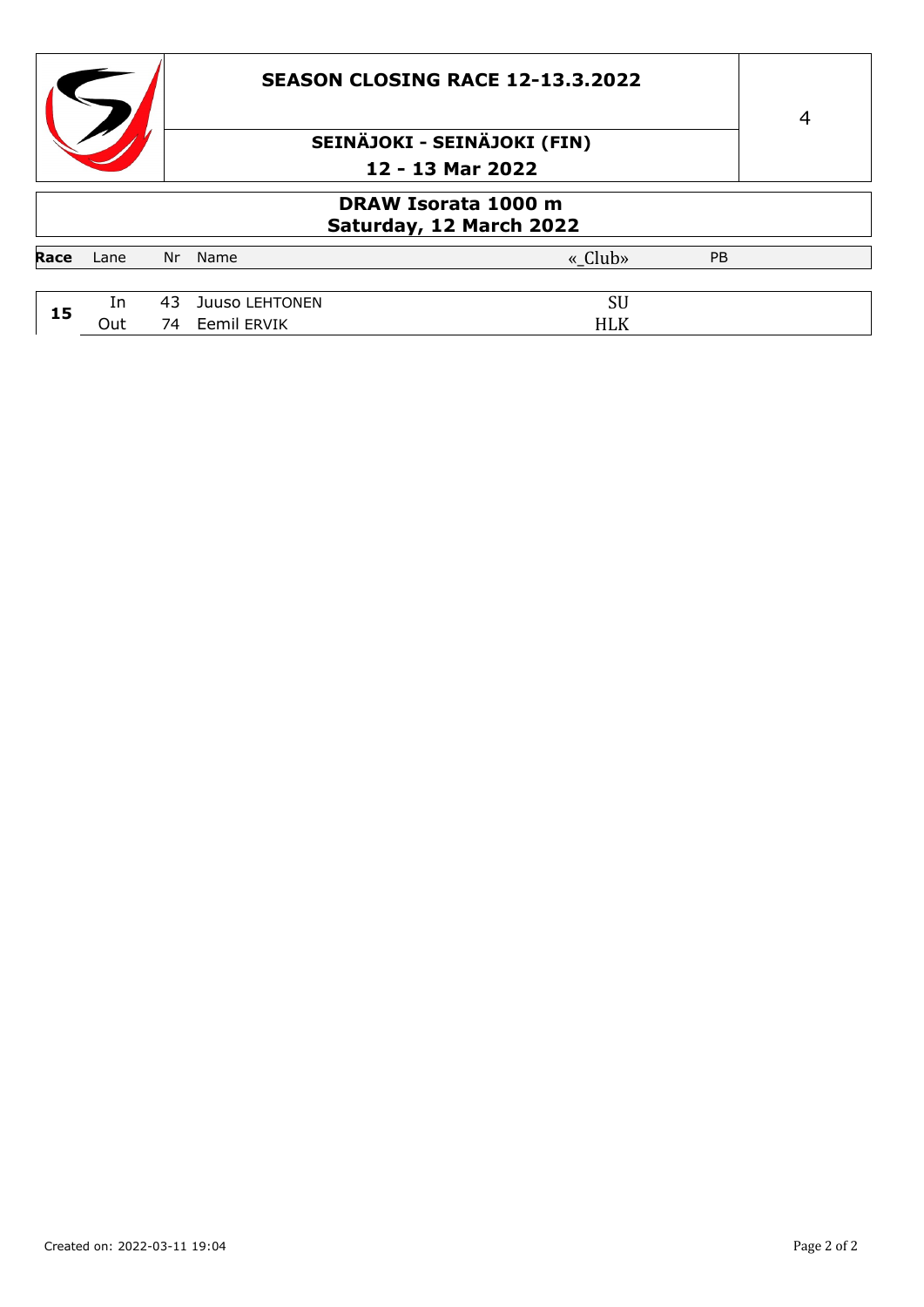



|                         | DRAW Pikkurata 500 m<br>Saturday, 12 March 2022 |          |                                       |                              |    |  |  |  |  |
|-------------------------|-------------------------------------------------|----------|---------------------------------------|------------------------------|----|--|--|--|--|
| Race                    | Lane                                            | Nr       | Name                                  | «_Club»                      | PB |  |  |  |  |
| $\mathbf 1$             | In<br>Out                                       | 79       | Aarne HOLMI                           | PoPy                         |    |  |  |  |  |
| $\overline{\mathbf{2}}$ | In<br>Out                                       | 87<br>85 | Onni HUHTALA<br>Daniel TITENOK        | <b>HLK</b><br>SU             |    |  |  |  |  |
| 3                       | In<br>Out                                       | 28<br>13 | Villa MUKKALA<br>Alexandra KUNNAS     | SU<br>PoPy                   |    |  |  |  |  |
| 4                       | In<br>Out                                       | 6<br>14  | Valtteri HONGISTO<br>Alvar HUNNEMAN   | SU<br><b>HLK</b>             |    |  |  |  |  |
| 5                       | In<br>Out                                       | 15<br>88 | Otso POLLARINEN<br>Lea SORVAKKO       | SU<br><b>HLK</b>             |    |  |  |  |  |
| $6\phantom{1}6$         | In<br>Out                                       | 83<br>24 | Veikko WANNAS<br>Santtu KULMALA       | <b>KENSU</b><br>SU           |    |  |  |  |  |
| $\overline{\mathbf{z}}$ | In<br>Out                                       | 5<br>4   | Viljami HONGISTO<br>Samuel RUUSUNEN   | SU<br>SU                     |    |  |  |  |  |
| 8                       | In<br>Out                                       | 63<br>80 | Leo HUHTALA<br>Aarni HÄYRINEN         | <b>HLK</b><br><b>KENSU</b>   |    |  |  |  |  |
| 9                       | In<br>Out                                       | 16<br>38 | Juliet KOUKO<br>Antti LAURONEN        | <b>KENSU</b><br><b>KENSU</b> |    |  |  |  |  |
| 10                      | In<br>Out                                       | 2<br>22  | Jonatan HOLMI<br>Kusti LOPEZ-LEHTO    | <b>HTL</b><br>Kensu          |    |  |  |  |  |
| 11                      | In<br>Out                                       | 65<br>8  | Remo KUITUNEN<br>Max ISOKORPI         | <b>HLK</b><br>PoPy           |    |  |  |  |  |
| 12                      | In<br>Out                                       | 56<br>9  | Leevi SYRJÄNEN<br>Oliver ISOKORPI     | SU<br>PoPy                   |    |  |  |  |  |
| 13                      | In<br>Out                                       | 7<br>26  | Eveliina HONGISTO<br>Eevi KOIVUPUISTO | SU<br>SU                     |    |  |  |  |  |
| 14                      | In<br>Out                                       | 78<br>51 | Hilja HILTUNEN<br>Lauri LEPPÄNEN      | SU<br>Kensu                  |    |  |  |  |  |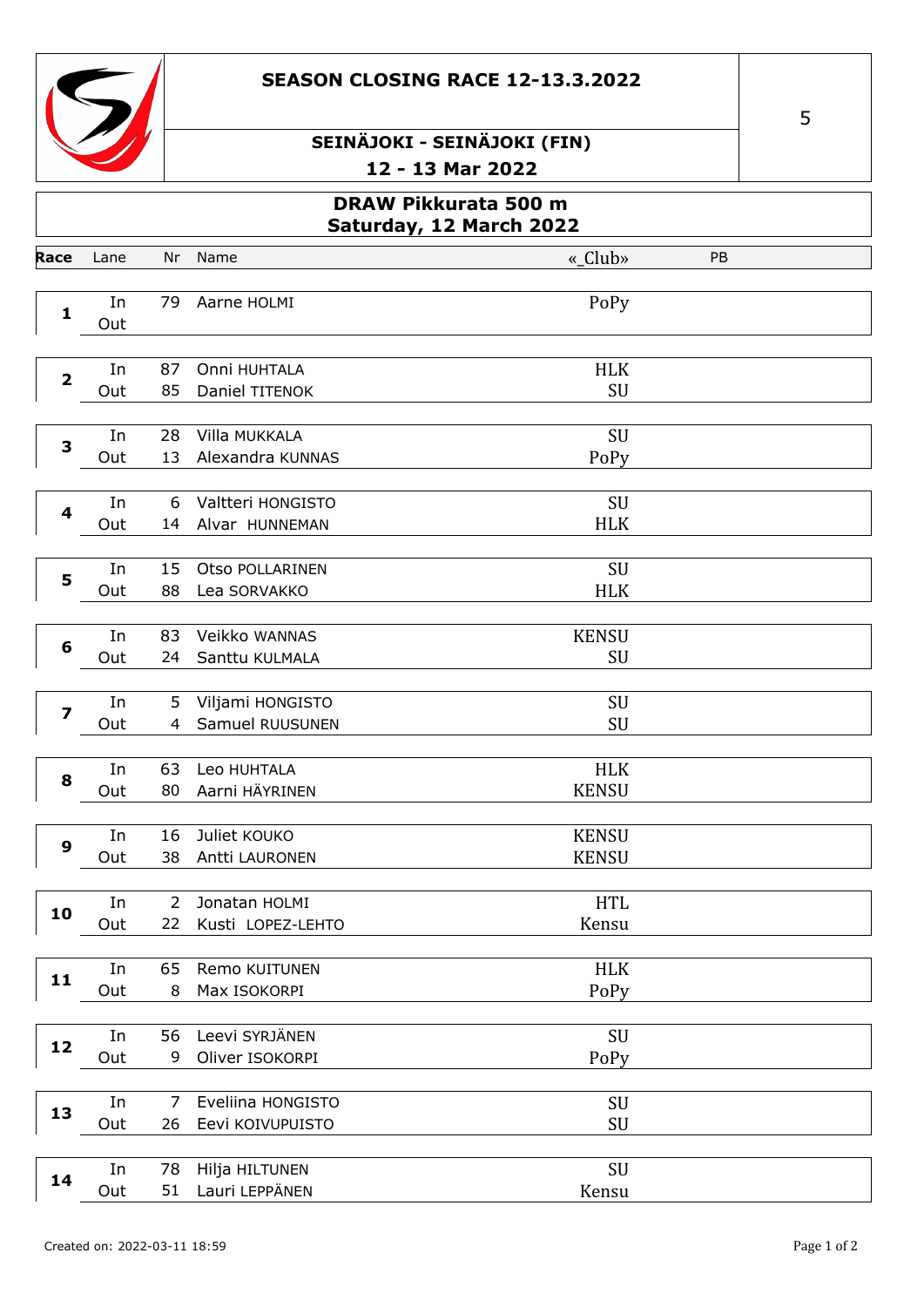



#### **DRAW Pikkurata 500 m Saturday, 12 March 2022**

|      |      |    |                  | <u>Suturuu // 11 riul Cir 1951</u> |           |
|------|------|----|------------------|------------------------------------|-----------|
| Race | Lane | Nr | Name             | «_Club»                            | <b>PB</b> |
|      |      |    |                  |                                    |           |
| 15   | In   | 66 | Usva MUHONEN     | <b>HLK</b>                         |           |
|      | Out  | 82 | Helinä WANNAS    | <b>KENSU</b>                       |           |
|      |      |    |                  |                                    |           |
| 16   | In   | 21 | Ahti LOPEZ-LEHTO | <b>KENSU</b>                       |           |
|      | Out  | 33 | Mikael JANSSON   | PoPy                               |           |
|      |      |    |                  |                                    |           |
| 17   | In   | 10 | Erik VUORISALO   | PoPy                               |           |
|      | Out  | 29 | Peetu MUKKALA    | SU                                 |           |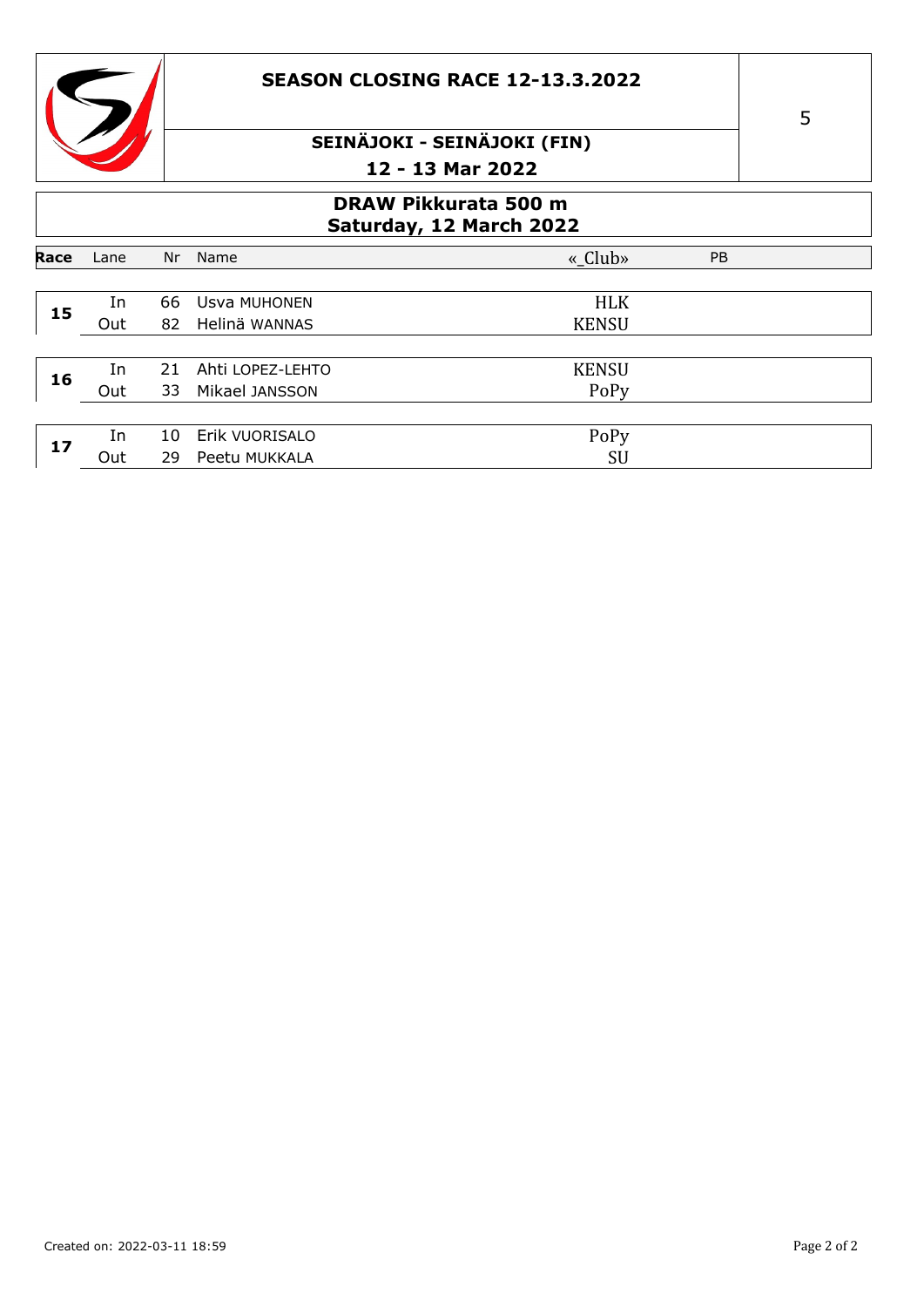



### **DRAW Master 3000 m SM Saturday, 12 March 2022**

| Lane | Nr | Name                 | «_Club»     | PB   |
|------|----|----------------------|-------------|------|
|      |    |                      |             |      |
| In   | 3  | Markku HOLMI         | <b>HTL</b>  |      |
| Out  | 59 | Juha SANTTILA        | SU          |      |
|      |    |                      |             |      |
| In   | 11 | Christer VUORISALO   |             |      |
| Out  | 30 | Ari HILTUNEN         | SU          |      |
|      |    |                      |             |      |
| In   | 50 | Kirsi KORPIJÄRVI     | Kensu       |      |
| Out  | 39 | Outi PINOMÄKI        | VaHa        |      |
|      |    |                      |             |      |
| In   | 42 | Kari NIITTYLÄ        | Kensu       |      |
| Out  | 36 | Heikki SUNDSTRÖM     | MiLu        |      |
|      |    |                      |             |      |
| In   | 18 | Juha SAMERI          | <b>HTL</b>  |      |
| Out  |    |                      |             |      |
|      |    |                      |             |      |
| In   | 54 | Paavo SALONEN        | <b>OuTa</b> |      |
| Out  | 52 | <b>Risto NORDMAN</b> | <b>OuTa</b> |      |
|      |    |                      |             | PoPy |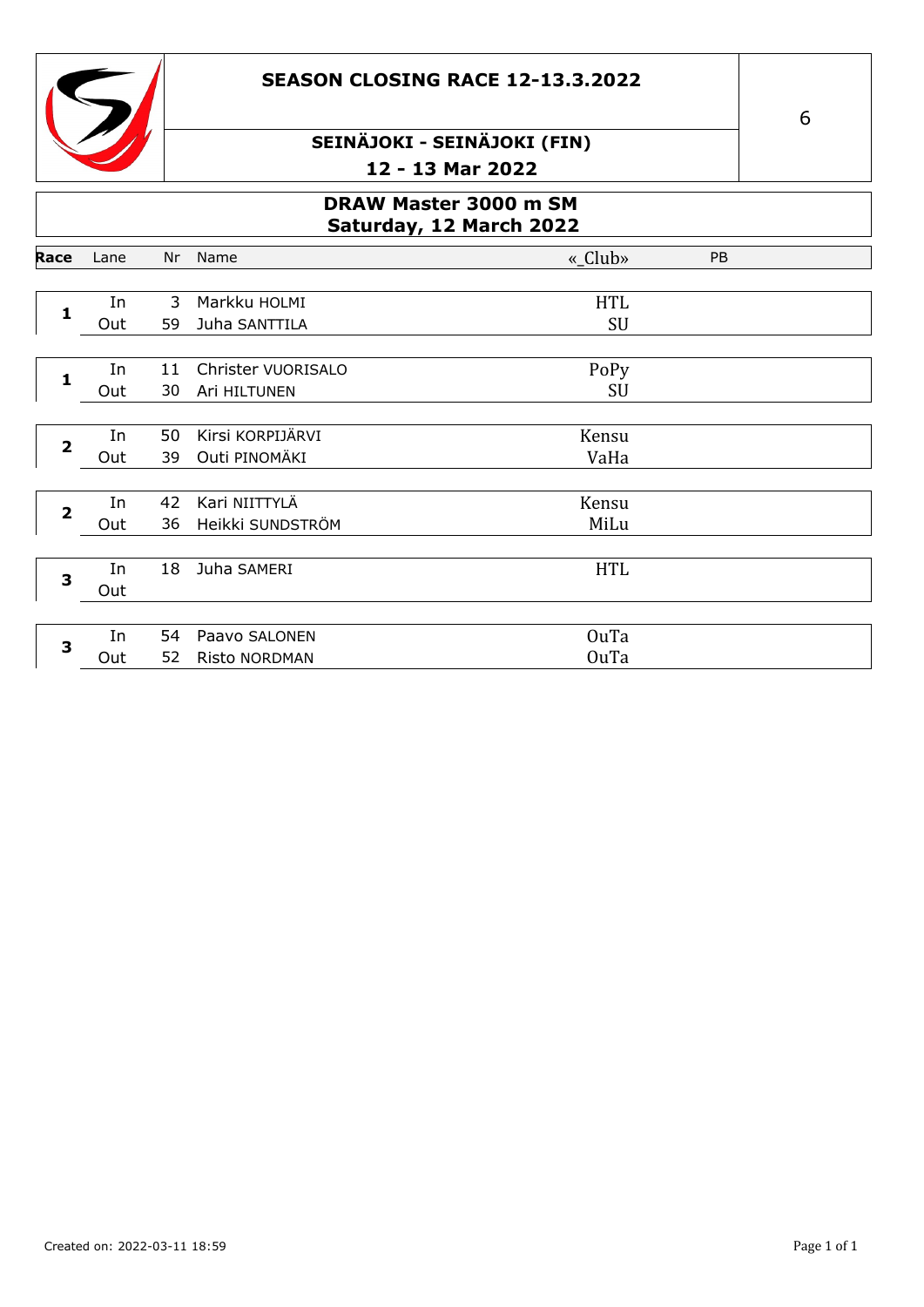



Lane

Race

# SEINÄJOKI - SEINÄJOKI (FIN) 12 - 13 Mar 2022

#### DRAW Isorata 3000 m Saturday, 12 March 2022 «\_Club»  $PB$ Nr Name

|                | In  | 84 | Ilona WANNAS     | <b>KENSU</b> |  |
|----------------|-----|----|------------------|--------------|--|
| 1              | Out |    |                  |              |  |
|                |     |    |                  |              |  |
| 1              | In  | 69 | Unna MUHONEN     | <b>HLK</b>   |  |
|                | Out | 86 | Suvi SORVAKKO    | PäLuLu       |  |
|                |     |    |                  |              |  |
| $\overline{2}$ | In  | 25 | Oona KOIVUPUISTO | <b>SU</b>    |  |
|                | Out | 45 | Eeka RINTALA     | SU           |  |
|                |     |    |                  |              |  |
| $\overline{2}$ | In  | 76 | Eemeli LASSILA   | SU           |  |
|                | Out | 12 | Iiris VUORISALO  | PoPy         |  |
|                |     |    |                  |              |  |
| 3              | In  | 70 | Hemmo HANNULA    | <b>HLK</b>   |  |
|                | Out | 77 | Elias WALDEN     | <b>HTL</b>   |  |
|                |     |    |                  |              |  |
| 3              | In  | 73 | Ida HOLOPAINEN   | <b>HLK</b>   |  |
|                | Out | 23 | Janette PIRHONEN | <b>SU</b>    |  |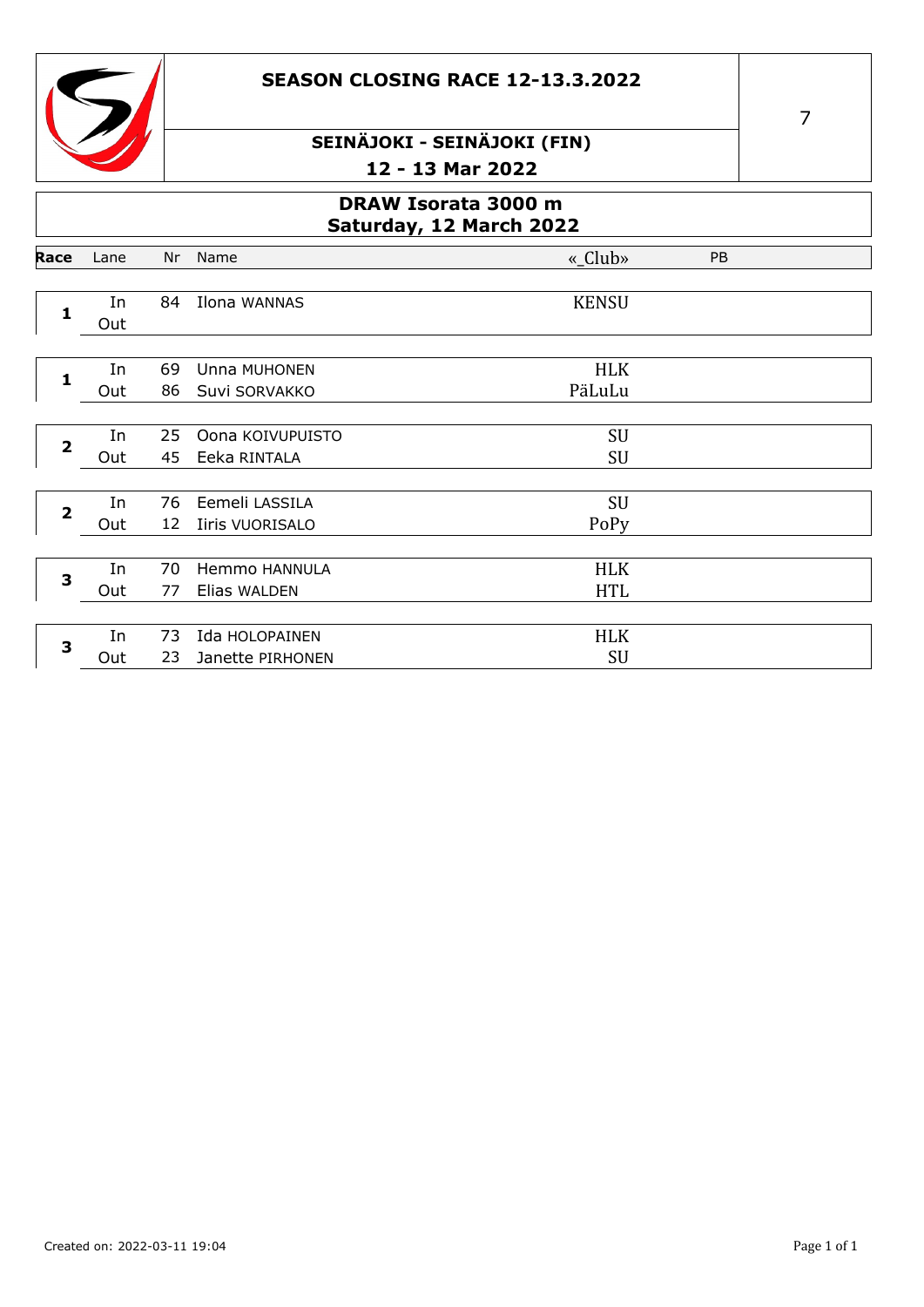

### **SEASON CLOSING RACE 12-13.3.2022**

# SEINÄJOKI - SEINÄJOKI (FIN) 12 - 13 Mar 2022

### **DRAW Naiset 5000 m SM** Saturday, 12 March 2022

|      |      |    |                       | . .        |           |  |
|------|------|----|-----------------------|------------|-----------|--|
|      |      |    |                       |            |           |  |
| Race | Lane | Nr | Name                  | « Club»    | <b>PB</b> |  |
|      |      |    |                       |            |           |  |
|      | In   |    | 40 Sanni ROSENDAHL    | <b>HTU</b> |           |  |
|      | Out  |    | 34 Elma SETÄLÄ        | PoPy       |           |  |
|      |      |    |                       |            |           |  |
|      | In   | 31 | <b>Veera LEHTONEN</b> | SU         |           |  |
|      | Out  | 50 | Kirsi KORPIJÄRVI      | Kensu      |           |  |